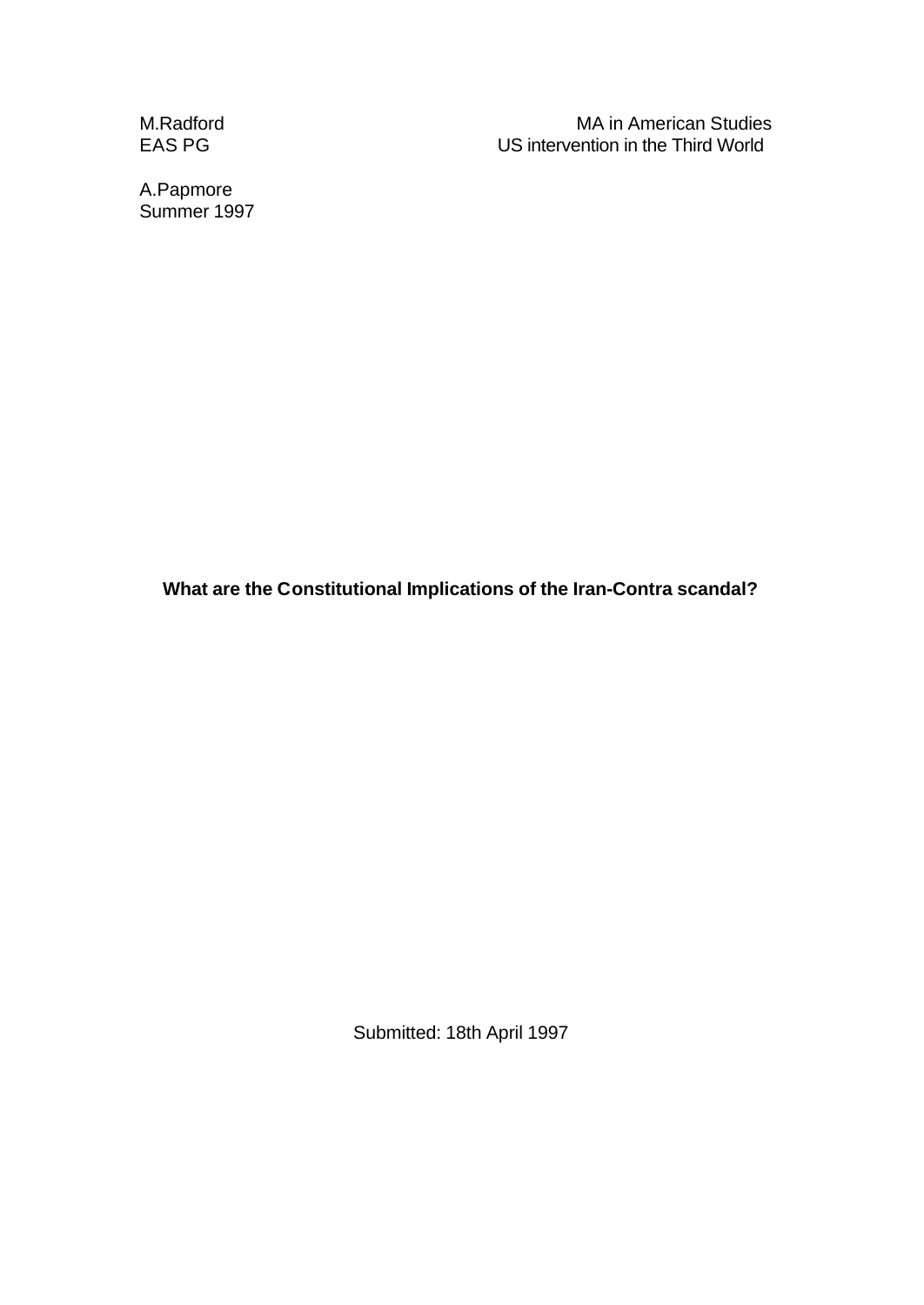For many Americans the most prominent memory of the Iran-contra affair is "Olliemania", the media spectacle that turned Lt.-Colonel Oliver North's testimony before the Congressional Select Committees into a show more popular than regular soap operas, and North into a national figure. He was often portrayed as a patriot, ready to bend the rules in order to fight the good fight. But North, for all his hero status among many, was somewhat of a scapegoat, and a pawn in a greater game; at the heart of ran-contra lies the clash between Congress and the executive over the right to define the foreign policy of the United States, a struggle that has been fought since the adoption of the Constitution. General power in this area is given to the president, but with specific (albeit limited) congressional checks. In bypassing appropriations and arms export control legislation, those responsible for the Iran-contra operation violated the Reagan administration's public policy (thereby undermining it) and the Boland amendments passed by Congress, as well as other statutes. Not only law, however, but the intent of Congress was disregarded using the cloak of national security. This brings into question the constitutional status of covert operations, including their funding (as Congress officially controls the pursestrings), and their apparent incongruity in a democracy. The Constitution was designed to maintain executive accountability by allowing Congress control of the budget, but approved appropriations were easily circumvented by transferring money from the arms sales to Iran over to the Nicaraguan antigovernment rebels. If such operations can be hidden from senior elected representatives, then how is the executive to remain accountable? Also concurrent with the resupply of the Nicaraguan *contras* was the use of the FBI, the army and the CIA in a domestic capacity to suppress those campaigning against support for the *contras*, as well as media manipulation and publicity, illegally orchestrated from the White House, in defence of the administration's policies. Thus was there a "national security state" in existence alongside the democratic one? The problems of an "imperial presidency", that were supposedly cleared up in the wake of Nixon's impeachment, were still evident in the 1980s.

As Ann Wroe points out, however, Iran-contra was not one scandal, but two. The first scandal involved the sale of weapons to Iran, in an attempt to convince Ayatollah Khomeini to force the Islamic terrorist group *Hizbollah* into releasing the American (and other Western) hostages they were holding in Lebanon. The plan originated in Israel, but came to America's attention in the summer of 1985, at which point the US began to replenish the arms Israel was supplying Iran (the first US shipment, of 96 TOW missiles, was sent on August 20th). This take-over was suggested in June<sup>1</sup> by Robert McFarlane, the National Security Adviser, against the objections of the Secretaries of State and Defence (George Shultz and Caspar Weinberger, respectively). Weinberger thought that discourse with Iran was useless, stating that, "their virulent anti-Americanism made agreements impossible<sup>2"</sup>. This policy involved the Reagan administration secretly subverting "Operation Staunch", a policy agreed with the US's allies that no arms should be supplied to regimes supporting terror, and also not informing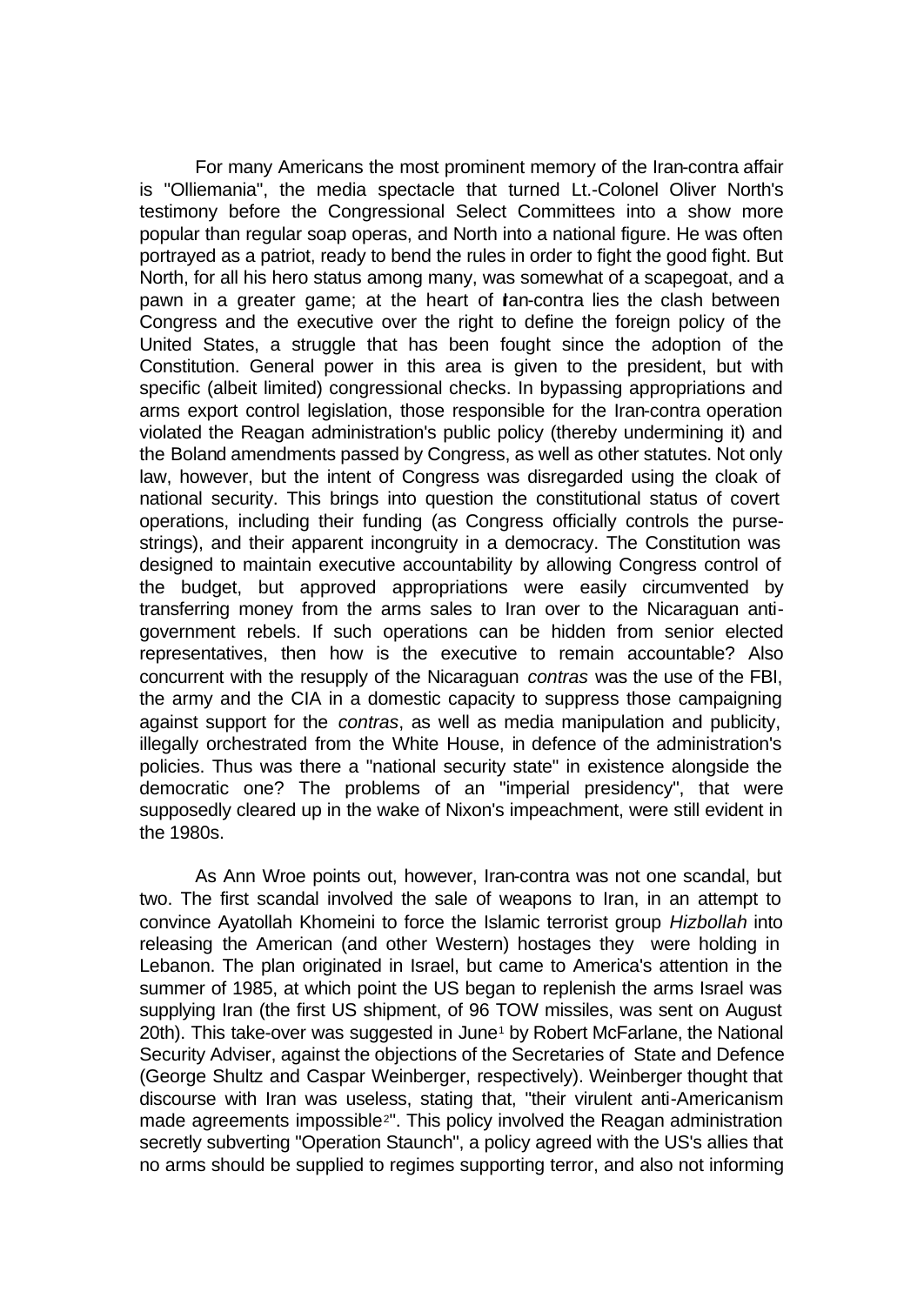congressional Intelligence Committees in a "timely manner" (as they were required to do) of the transfer. The operation was run by the National Security Council, specifically by Oliver North under the command of Robert McFarlane (until his resignation on November 30th 1985, but he continued serving in a civilian capacity) and his successor, Admiral John Poindexter. They reported directly to the President, thereby operating a cutout of the normal intelligenceoperation channels. But however this arms transfer was described, it was basically a ransom, but one paid with only the possibility that the hostages would be released. By November 1986, McFarlane and North had covertly visited Tehran, and several thousand missiles had been despatched to Iran using NSC and CIA resources, yet only three hostages had been released. Another three had been captured, making the net gain zero, except for the money accumulated from the arms sales. On November 3rd, the affair went public when an account of the trip to Tehran was published in *Al-Shiraa*, a Lebanese magazine, describing the support the US had been giving Iran.

The second scandal was the supply of the *contras*, the rebels fighting the Sandinista government in Nicaragua, which, having overthrown the USsupported Somoza dictatorship, took some aid from the Soviet Union (and was consequently labelled "communist"). Support for these rebels became administration policy when Reagan was inaugurated in 1981, a policy which some in Congress opposed, and which was officially prohibited from 1982 by the Boland amendments to the budget. These amendments, however, were changed several times, oscillating from a complete prohibition on spending appropriated funds on the *contras* (October 1984), to allowing humanitarian aid flights (August 1985), permitting exchanges of intelligence between the CIA and the *contras* (December 1985) and finally to a resumption of \$100 million of military and humanitarian aid (October 1986). This created something of a legal quagmire. However, in the 3rd or "full" version of Boland in October 1984, a condition was implemented (and remained until October 1986) that no appropriated money could be spent on the *contras* by "all agencies of the government involved in intelligence activities", specifically the CIA and the Defense Department<sup>3</sup>. Yet there were loopholes. Primarily, as Wroe asserts, the "very fact that the law changed so often...suggested how loath Congress was to abandon the *contras* entirely<sup>4</sup>". The NSC, not being an intelligence-gathering body (rather it reports and advises on intelligence gathered by other bodies), was not specifically mentioned and was considered by a few in the administration to be excluded from Boland; because covert operations are not part of their statutory duties, they were not covered by the statutory limits. Thus the McFarlane-Poindexter-North trio ran the *contra* operation as well. Reagan later said that he did not believe that Boland applied to his staff<sup>5</sup>; he was thereby describing the NSC as a body of aides, not an agency. Another loophole was that although appropriated funds were prohibited, nothing was mentioned of unappropriated money. It was not thought that the US government would take the begging-bowl around to other countries, asking for help to save the free world from communism. But it did. King Fahd of Saudi Arabia was persuaded to donate \$2 million a month, and the Sultan of Brunei donated \$10 million, though his donation never made it to the *contras* (having been deposited in the wrong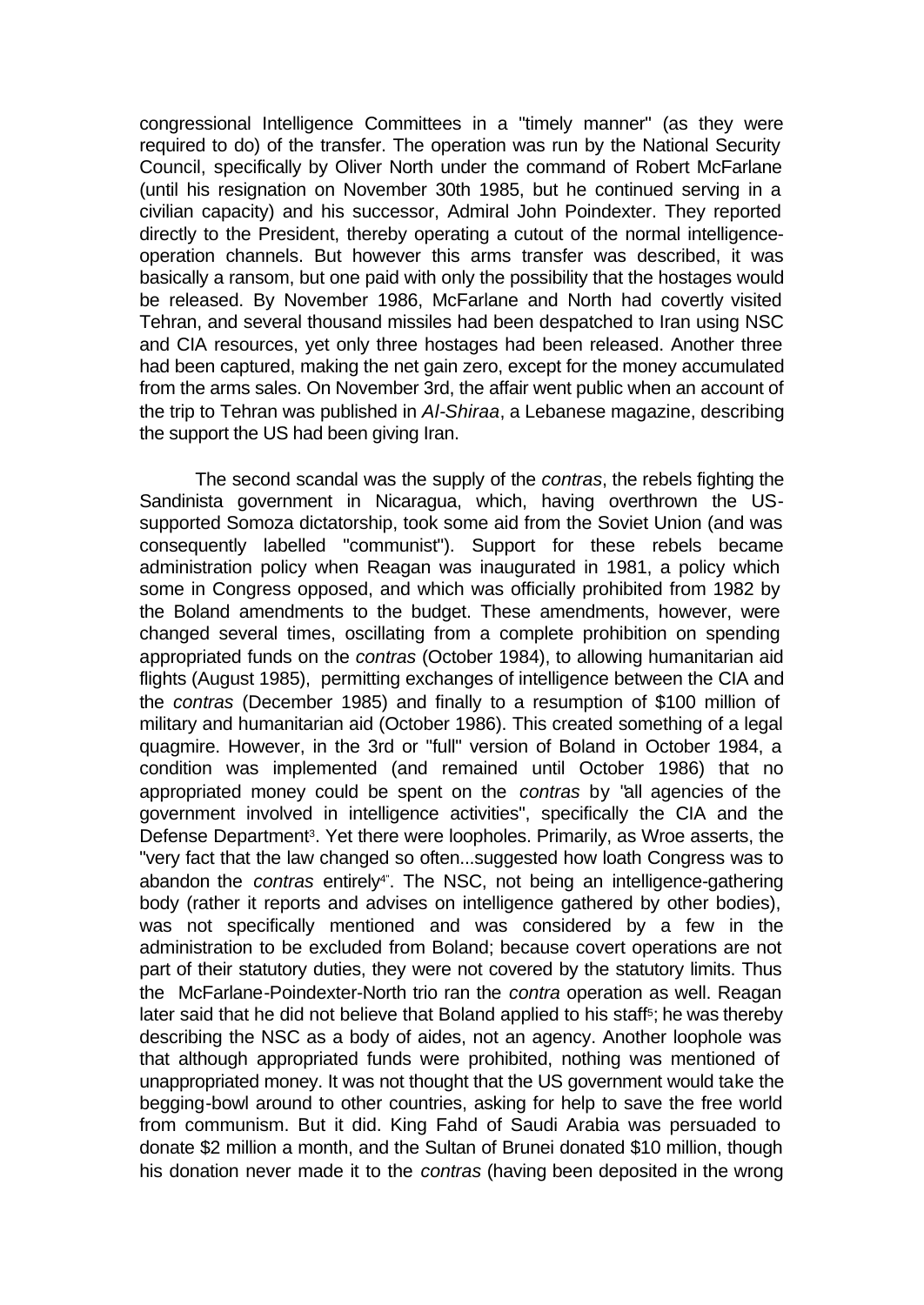account). Private individuals were also solicited by North, such as Joseph Coors, the head of the beer corporation, who volunteered \$65,000 for the cause in August 1985<sup>6</sup>. So much for the operation being covert. This operation became public knowledge in October 1986 when the Sandinistas shot down a US plane carrying supplies for the *contras*.

The link between these two operations was found on November 22nd 1986, during an inquiry into the arms sales to Iran, when a memorandum was discovered in North's office mentioning the use of profits from the arms sales to buy materiel for the *contras*<sup>7</sup> . Many of the incriminating documents had already been shredded, or were held back from the inquiry for "national security" reasons, but this memo was enough. In an attempt to whitewash the whole affair, Reagan authorised a presidential review, the "Tower Commission", which had little legal authority (for example, it could not subpoena documents or call witnesses for testimony). Its report of February 26th, 1987, concluded that Reagan had been "duped" and criticised his management style, but did not question the necessity of the covert operations. A separate congressional investigation was launched, which resulted in North, McFarlane and Poindexter, among others, being called to give testimony from early 1987, and demonstrating a confusion over the legality of their actions. North maintained that everything he did in relation to the *contras* was in order to comply with the legal constraints of Boland, but that it did not apply to the NSC anyway. McFarlane stated that he believed Boland covered the NSC, but whether he applied this in practice is doubtful as he had vigorously opposed the amendments. In testimony, he said that the president and his advisers "...turned to covert action [in Nicaragua] because they thought they could not get Congressional support for their actions8". In fact the president and his advisers knew they would not get Congressional support because it had already been prohibited by Boland. In his testimony, Poindexter admitted the illegality of the operations, stating,

The buck stops here with me. I made the decision [to divert profits from the arms sales to aid the *contras*]. I felt that I had the authority to do it...I was convinced that the president would in the end think it was a good idea. But I did not want him associated with that decision<sup>9</sup> .

Poindexter declared that he had taken the decision to divert aid which, without explicit presidential approval, is illegal. The Admiral may have been covering for his President, however. He sent a revealing PROF10 note (of May 2nd, 1986) to his deputy, Dan Fortier, describing a conversation that had taken place with Reagan, in which they had discussed an aid bill for the *contras* that was being stalled in Congress. The note describes Reagan as saying that if the bill failed (as it did), "...I want to figure out a way to take action unilaterally to provide assistance11". The question of whether the President directly authorised the diversion of profits from the arms sales to the *contras* is crucial. If he did not approve the diversion, then the Iran-contra scandal is limited to a usurpation of power by subordinates. If Reagan knew of the diversion, however, then the President of the US deliberately subverted the American democratic system by illegally using national security assets, in contravention of Congress's explicit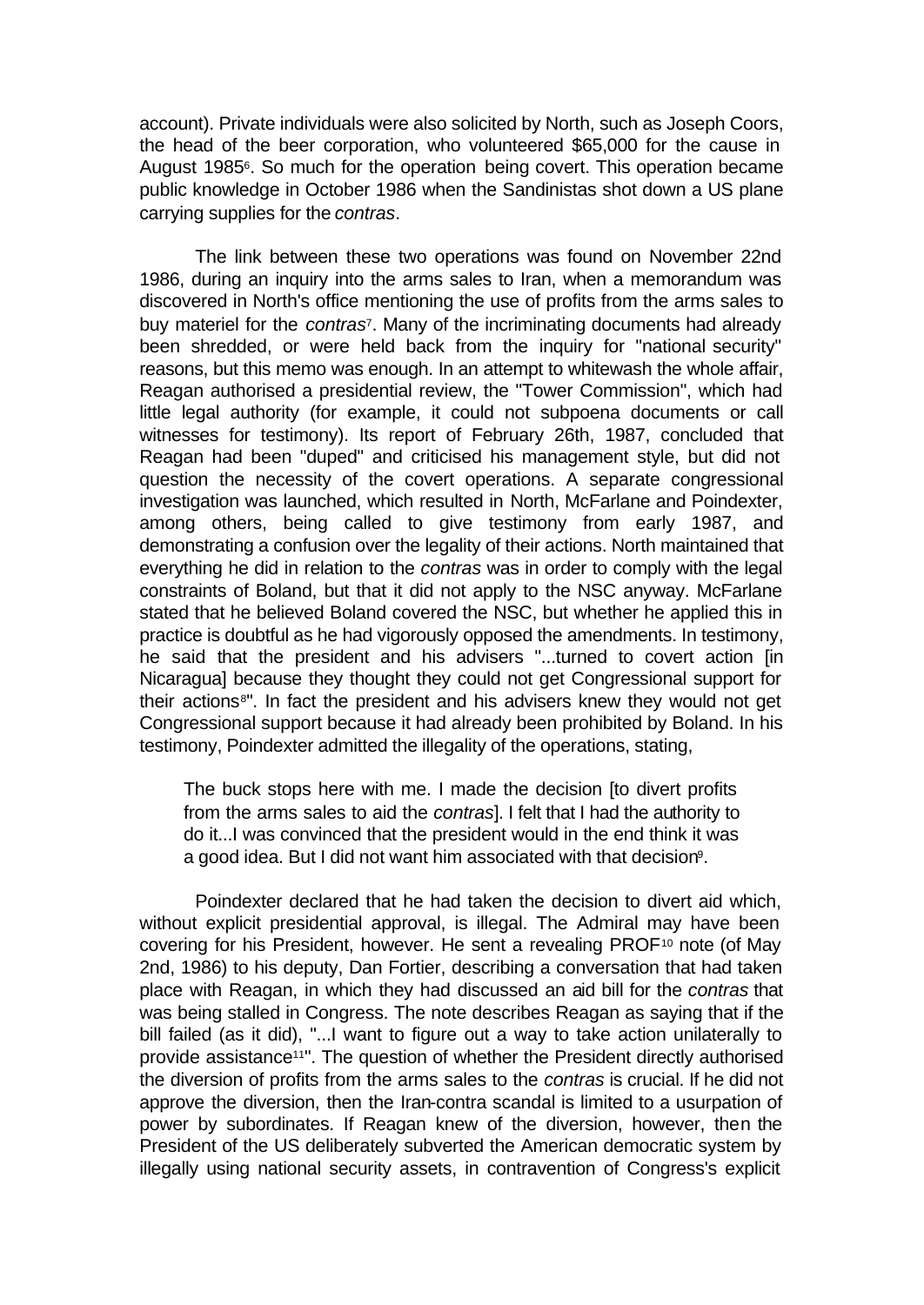wishes. But whether the President directly authorised the diversion may never be known. His memory of his authorisations were characteristically hazy (to be fair, both the Iran and *contra* operations would have occupied a small amount of his time), and no allegations of misconduct were convincingly substantiated. No chance of impeachment this time. But the question of authorisation of the diversion is, perhaps, in itself a diversion. The fact is that within the Reagan administration, two private covert operations were being run, far removed from accountability. A national security state was in existence, overlooking the rule of law and democratic control.

Yet the national security state was not a recent creation. Since the Second World War, presidents have asserted the right to commit US military forces without Congressional assent; for example, either overtly (as in Korea, Vietnam or Grenada) or covertly (as in Iran, Guatemala, Laos or Nicaragua). Morton Halperin contends that presidents now assert an inherent constitutional right through their executive power as Commander-in-Chief to act as they see fit<sup>12</sup>. For example, President Franklin Roosevelt illegally ordered US destroyers to seek-and-destroy German U-boats before the two countries were at war. A more fitting example of the trend towards presidential autonomy in foreign policy is that of President Truman. In 1947 he sought and received Congressional approval before sending military aid to anti-communist forces in Greece and Turkey. But in 1950, he bypassed Congress in committing aid to south Korea, preferring instead to seek approval for the "police action" from the United Nations Security Council, which the US dominated. Just three years later, President Eisenhower authorised a covert action by the CIA in Iran against the nationalist leader Mossadeq. These examples demonstrate what Halperin notes as a "...progressive decline in congressional participation in the decision to make a military commitment, from specific approval to unauthorised war, and finally to secret war<sup>13"</sup>. This unilateral presidential action has usually been described in terms of a constitutional prerogative or a national security imperative, which, when set against the perceived threat of communist expansion, was difficult to resist without being portrayed as a "commie" or a traitor, or both. As Arthur J. Schlesinger has observed, the "...belief in permanent and universal crisis, fear of communism, faith in the duty and the right of the US to intervene swiftly in every part of the world, had brought about the unprecedented centralizations of decisions over war and peace in the Presidency<sup>14"</sup>. This centralization was achieved through a compliant Congress, which obligingly approved the National Security Act in 1947, a piece of legislation that has subsequently enabled significant anti-democratic practices.

America, at least according to the Constitution, is ruled on the premise of shared powers. No-one branch of the government is supposed to be able to act independently of the others without accountability, but this is what recent presidents have strived for, at least in terms of foreign policy; the introduction of the National Security Act facilitated the executive's increasing independence. The act created the NSC to "advise the President with respect with respect to the integration of domestic, foreign, and military policies relating to the national security<sup>15"</sup>. Statutory members of the council include the president, the vice-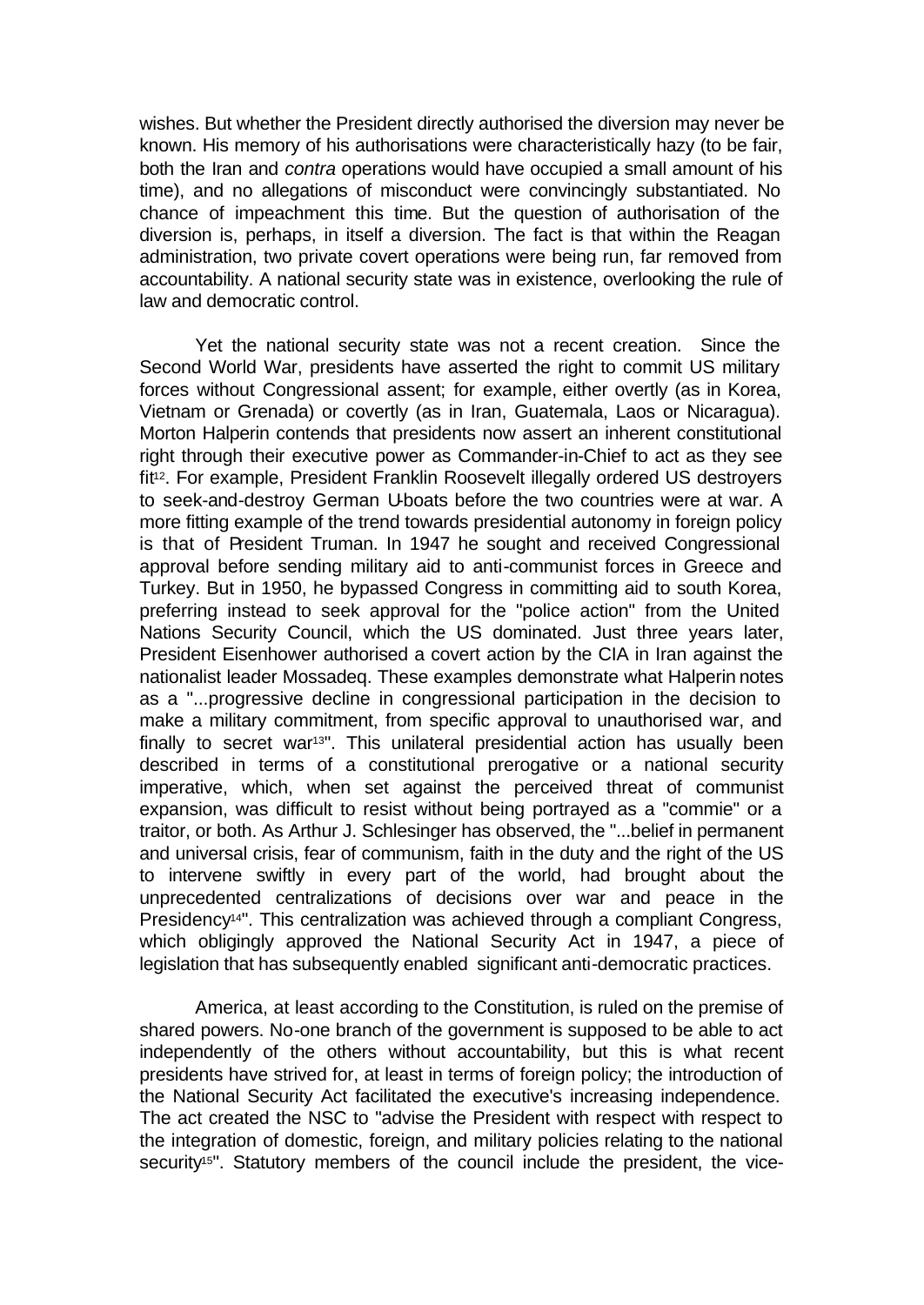president, the secretaries of state and defence, the director of the CIA and the chairman of the Joint Chiefs of Staff; others have been members at the president's discretion. The NSC is as an inter-agency body, whose primary role is to aid the President in formulating and co-ordinating a single, coherent foreign policy, and he is free to use it as little or as much as he wants. Although it was originally envisaged as an advisory body, the NSC has accrued significant power to itself, especially since the creation of the post of National Security Adviser under Kennedy, whose first appointee was McGeorge Bundy. This office in effect created a rival for the Secretary of State in foreign policy decisionmaking, most evident when Henry Kissinger was in residence. Nixon placed the NSC at the centre of his policy-making structure, suiting his preference for taking unilateral decisions and enabling him to maintain a flexible response without necessarily needing recourse to the individual government departments. As Kegley and Wittkopf note, "The president's efforts to expand Kissinger's authority...culminated in Kissinger's appointment as secretary of state, an assignment he held concurrently with his White House role and which placed him unambiguously at the pinnacle of the foreign affairs establishment<sup>16"</sup>. The rise in Kissinger's influence allowed him to use the NSC system and dominate even more of the president's time. But it was no such much the time Kissinger commanded, as what he and the President did with it. The national security system enabled them to conduct the secret bombings of Cambodia, and to justify the machinations that were revealed as the Watergate scandal.

The illegal acts involved in both the secret bombings and the conduct of the "plumbers" in Watergate served as preludes to the Iran-contra scandal. Although the consequences for the participants of the former were harsher than in Iran-contra (especially considering Nixon's resignation) the illegalities involved in the latter were just as serious. President Nixon did not announce the invasion of Cambodia (to attack North Vietnamese Army bases) by US forces until April 30th, 1970, and said that no such move had been made before then. In fact, the US had been bombing Cambodia, a neutral nation, since March 1969, with the operation directed from the basement of the White House by Kissinger, using NSC staff. In order to protect the secrecy of this operation, Nixon authorised illegal wiretaps on high government officials suspected of leaking information, and on the journalists suspected of receiving such information. There were also attempts to intimidate the "liberal" press by using anti-trust legislation, subpoenaing files and threatening withdrawal of broadcast licences. Legal investigations and grand juries were used to harass radical groups, and the CIA, the NSC and the army began a domestic spying operation collecting political information on, as a Senate Select Committee put it, "virtually every group seeking peaceful change in the US<sup>17"</sup>. The "plumbers" stepped up their work (to prevent "leaks") after the release of the so-called "Pentagon Papers" in June 1971, which described violations of international and domestic law by successive administrations. Their actions were revealed when the raid on the Democratic Party's campaign headquarters at the Watergate Hotel was discovered. In formulating articles of impeachment in 1974, the House Judiciary Committee debated (but then decided against) a draft article that Nixon's "false and misleading statements" were in "derogation of the power of the Congress to declare war, to make appropriations, and to raise and support armies18". One of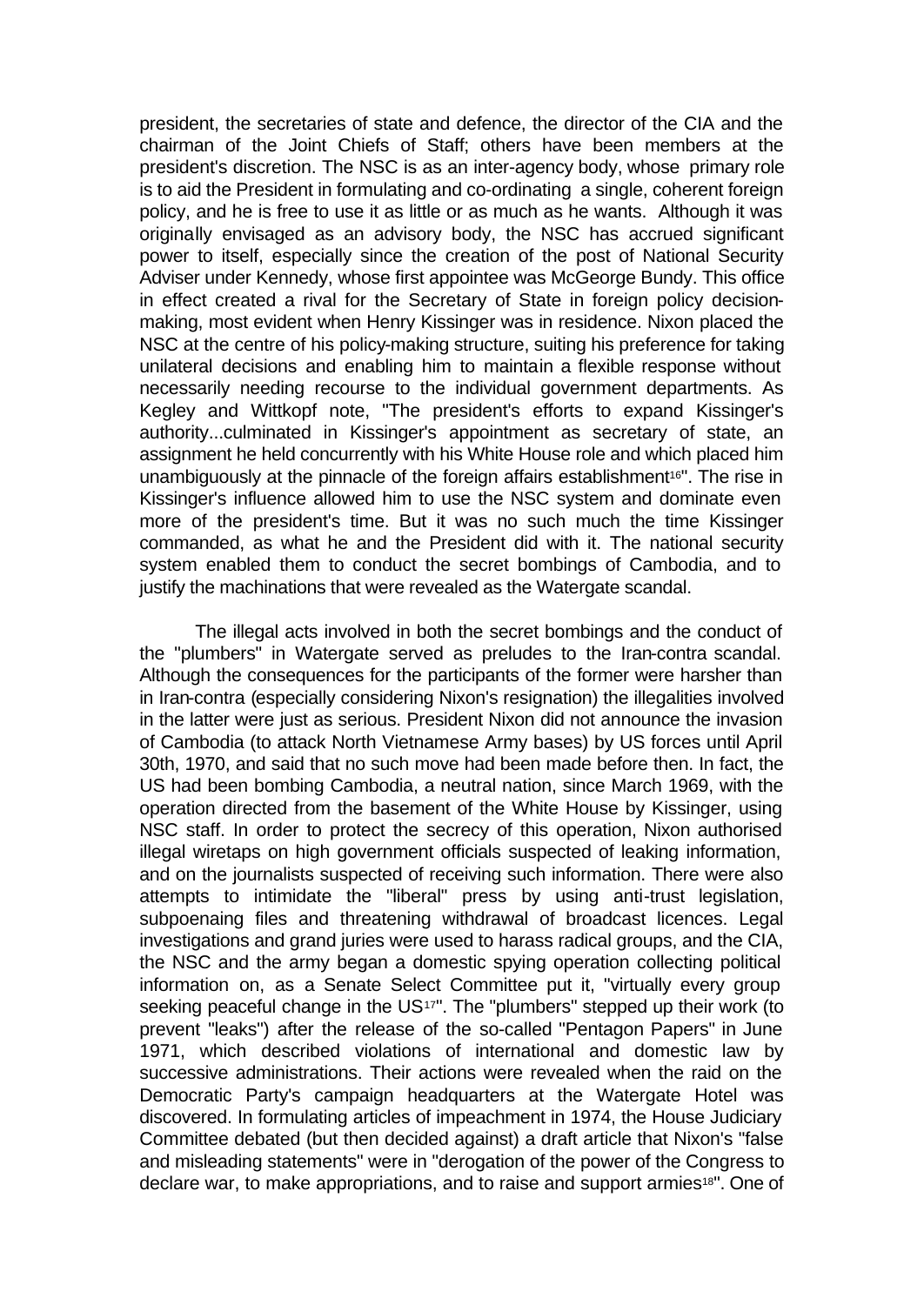the three articles that was approved was that Nixon had, "repeatedly engaged in conduct violating the constitutional rights of citizens, impairing the due and proper conduct of lawful inquiries, or contravening the laws governing agencies of the executive branch and the purposes of these agencies<sup>19"</sup>. All of these allegations could have been made against Reagan and/or McFarlane, North and Poindexter in relation to Iran-contra.

In a television speech of November 13th, 1986, President Reagan dismissed the charges that US had ransomed hostages for arms as "utterly false" 20; this was only one prominent example of his administration's attempts to subvert the media and disinform the American public. In January 1983, Reagan had authorised a "public diplomacy" apparatus, designed to disseminate information that amounted to propaganda21. Officially this was the State Department's "Office of Public Diplomacy for Latin America and the Caribbean" (S/LPD), but it reported directly to the President, via the national security adviser. The Constitution prohibits any administration from, as Parry and Kornbluth put it, "...grassroots campaigns to pressure Congress, from covertly funding domestic propaganda efforts, and - in the case of the CIA - from playing any role in influencing US public policies<sup>22"</sup>. But, journalists and news executives were pressured into promoting the administration's view, and North sought to subvert the criminal justice system by manipulating investigations that would have exposed the NSC's operations, and the FBI probed groups opposed to the administration's Nicaragua policies. In an effort to make the *contras* look more like a viable fighting force, the CIA even conducted covert operations on behalf of the rebels against the Sandinista government, in early 1983 and 1984. The *contra* leaders were then instructed to claim the credit, enabling the NSC to inform reporters that these attacks proved the *contras* capable of mounting sophisticated operations, thereby justifying continuing CIA support<sup>23</sup>. In 1983 alone, the S/LPD booked 1500 speaking engagements, and distributed written material to over 1600 colleges and political science faculties. They also boasted of having "killed" supposedly "erroneous" news stories concerning Nicaragua and El Salvador<sup>24</sup>. But, it was outside groups that carried out the S/LPD's work, such as the *Gulf and Caribbean Foundation* and the *National Endowment for the Preservation of Liberty* (NEPL), thereby circumventing legislation against executive branch lobbying. But most ominously, the S/LPD worked to subvert the 1986 congressional elections, attempting to ensure candidates opposed to the administration's Nicaragua policy were not elected or re-elected. For example, Michael Barnes (D - Maryland), was depicted as a Sandinista supporter on television adverts placed by Carl Channel, head of the NEPL25. Barnes, the chair of the House Foreign Affairs Sub-committee on Western Hemisphere Affairs, had initiated investigations into North's secret *contra* network. He was not reelected. All these actions were illegal under the Constitution.

The President also discreetly subverted laws that he did not agree with (this can be seen, for example, in his appointment of staunch anti-feminists to the Women's Educational Equity Act programme<sup>26</sup>), thereby allowing the to NSC operate outside the law to implement a policy that Congress had explicitly rejected. The arms were actually transferred to Iran under the National Security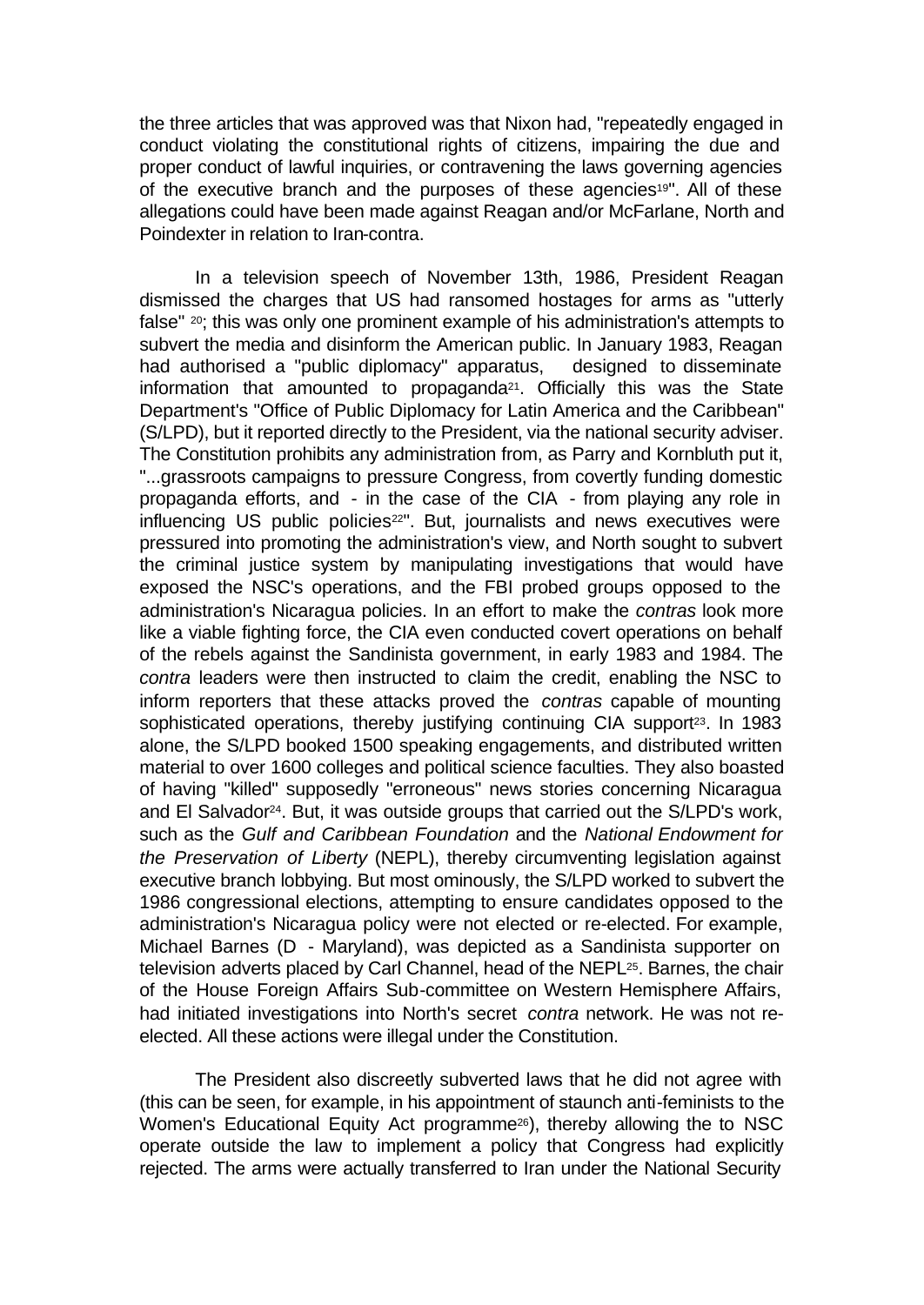Act, rather than the Arms Export Control Act, allowing the delay in informing Congress to be as long as necessary (in effect, an indefinite delay). According to Halperin, "...Reagan fostered a policy and an environment where he was not accountable to Congress or the American people, and where his advisers on the NSC and in the CIA were not even accountable to him<sup>27"</sup>. Or, as Senator George Mitchell stated,

...it was Reagan who set the climate in which illegal acts flourished, Reagan who made it clear to subordinates that he didn't care how they accomplished his objectives so long as they were successful. Reagan consistently refused to condemn those who had been involved in lawbreaking [in the Iran-contra scandal]; in fact he consistently defended those who were. Lack of respect for the law suffused his administration<sup>28</sup>.

But was this law-breaking perceived as such by the perpetrators? There seems to have been the idea that the President's word was law, or would carry the weight of law. Former President Nixon "explained" in a 1977 tv interview that illegal acts are not illegal if the president orders them. He stated that, "If the President...approves something, approves an action because of a threat to national security, or...because of a threat to internal peace, then the President's decision in that instance is one that enables those who carry it out without violating a law29". This places the president and his staff above the law, which is not the case. The analogy has been made to Henry II and Thomas á Beckett; because the King apparently ordered the Archbishop's murder did not make it legal. However, it is doubtful whether Reagan's NSC staff too account of this analogy.

In testimony, Poindexter stated that, "...I don't think that my expression of loyalty to the NSC staff and to the President in any way abrogates the responsibilities that I took...to support and defend the Constitution of the United States<sup>30"</sup>. North thought the same: "I deeply believe that the President of the United States is also an elected official of this land, and by the Constitution, as I understand it, he is the person charged with *making* and carrying out the foreign policy of this country<sup>31"</sup> (my italics). The assumption of a "president almighty" underlay this belief that anything was permissible in the Iran-contra affair, as long as the President had given his implicit approval<sup>31</sup>, backed up by a faith that the operations were in the national interest. After all, unconstitutional acts had been legalised *ex post facto* before, such as the Louisiana purchase by Jefferson in 1803, the Constitution having no provision for territorial acquisition. But Poindexter and North were wrong, as the President does not make foreign policy. The creation of foreign policy is, according to the Constitution, supposed to be formulated in conjunction with Congress, with the president being a conduit for their joint decisions (although the document is somewhat hazy about the particularities). Congress controls appropriations, regulates commerce with foreign nations, has the sole ability to declare war, to provide for the common defense, and determines the organisation of the armed forces. But the Constitution was designed, as rules for domestic government and foreign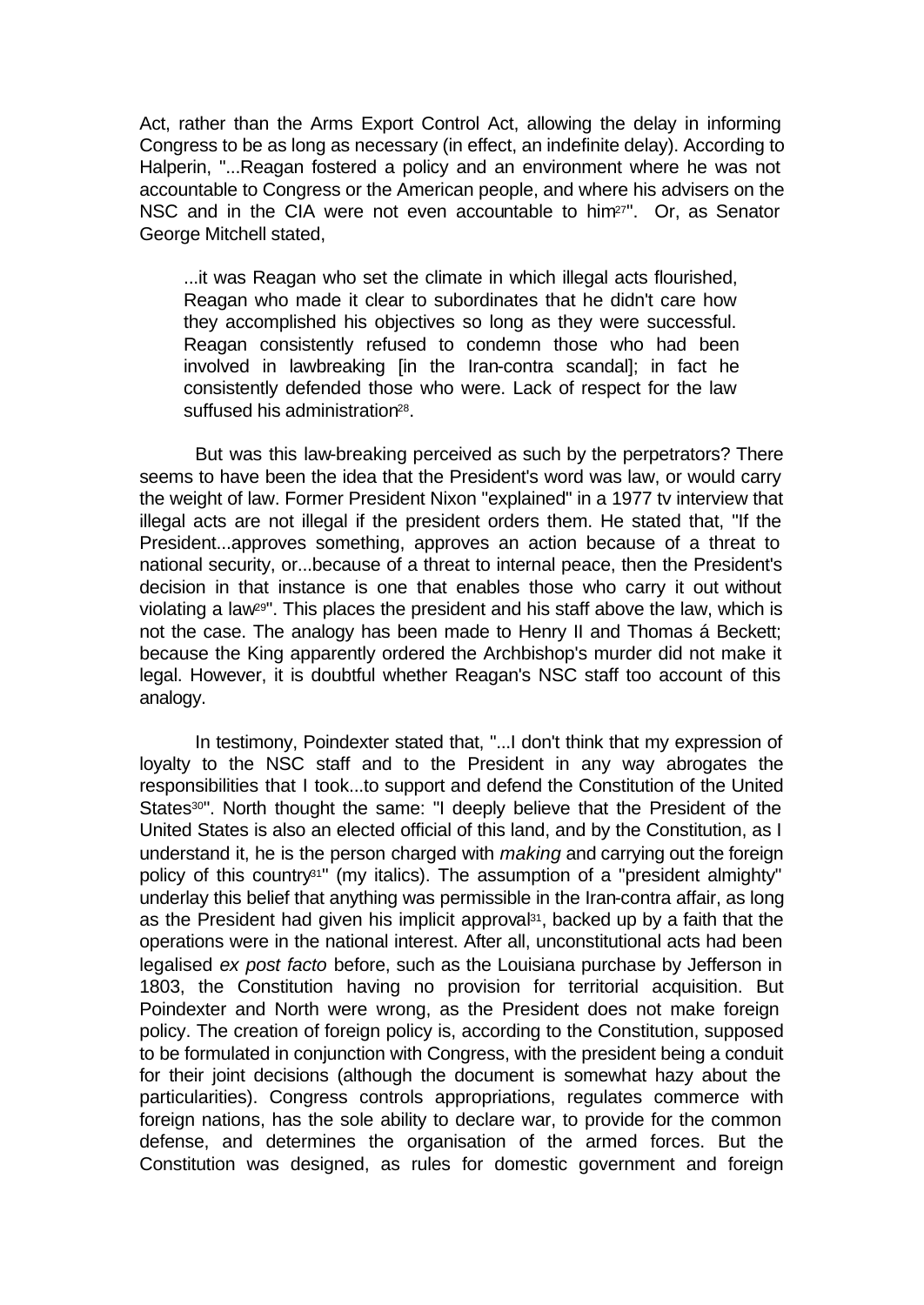relations, for a political situation two centuries ago. Declarations of war are now uncommon, and often to the disadvantage of the attacking nation; consequently they are usually made in retrospect. The President can make treaties (with the advice and consent of the Senate), appoint ambassadors, and is the Commander-in Chief of the armed forces; nowadays he directs the military with regard to a rapid response and covert operations, and the legalities of congressional wrangling seem only to serve to delay action. But that does not negate the need for accountability, as the Reagan administration seemed to believe; they were servants of the Constitution, not the President whose authority derives from it.

The Constitution makes no mention of covert operations, so are they legal? Supporters of impeachment stated in an opinion in the House Judiciary Committee's August 1974 report, "The Constitution does not permit the President to nullify the war-making powers given to the Congress. Secrecy and deception which deny to the Congress its lawful role are destructive of the basic right of the American People to participate in their government's life-and-death decisions<sup>32"</sup>. Reagan's Director of the CIA, William Casey, made covert operations routine, with missions in Afghanistan, Cambodia and Angola, not to mention Nicaragua. Such operations (requiring secret budgets) would appear to undermine accountability, but are they a necessity if the US is to pursue its selfassigned role of caretaker of global order? Would covert operations be jeopardised if Congress was aware of them? Halperin asserts that Congress does have a "need to know", but that does not mean that it needs to know of the specific operational details, only the aims and objectives and the means (including the funding) required33. Not even the whole Congress need be told, perhaps only the relevant committee(s). Also, and very applicable to Iran-contra, is that, "...given the legal and political fallout that ensues when a secret war is exposed, agents in the field will want an absolute assurance that an operation is fully authorised<sup>33"</sup>. This would balance the public's right to know with the government's need for secrecy. However, this was not possible in the case of Iran-contra as the administration's policy was contrary to what Congress had legally permitted. This also does not solve the incongruity of covert operations within an open, democratic framework. The answer may be that no society is truly democratic, for the government can use its power to rule as it sees fit (to a certain extent), and also, when all other countries use covert operations, is it not only sensible to also use these methods?

The constitutional implications of the Iran-contra scandal are those that were not learned barely a decade earlier, during the impeachment and resignation of Richard Nixon. For all the democratic failsafes, America's position in the world order places upon a modern president an enormous need to push through his preferred foreign policies. The national security system that has been in place since the Second World War allows a president to do so by employing legalised means of accessing covert methods. In the Iran-contra affair, laws that were intended to prevent the resupply of the Nicaraguan rebels were easily circumvented. Although the Boland amendments may not have technically been broken, the use of unappropriated funds (and the means by which they were secured) were contrary to the explicit wishes of Congress. Perhaps more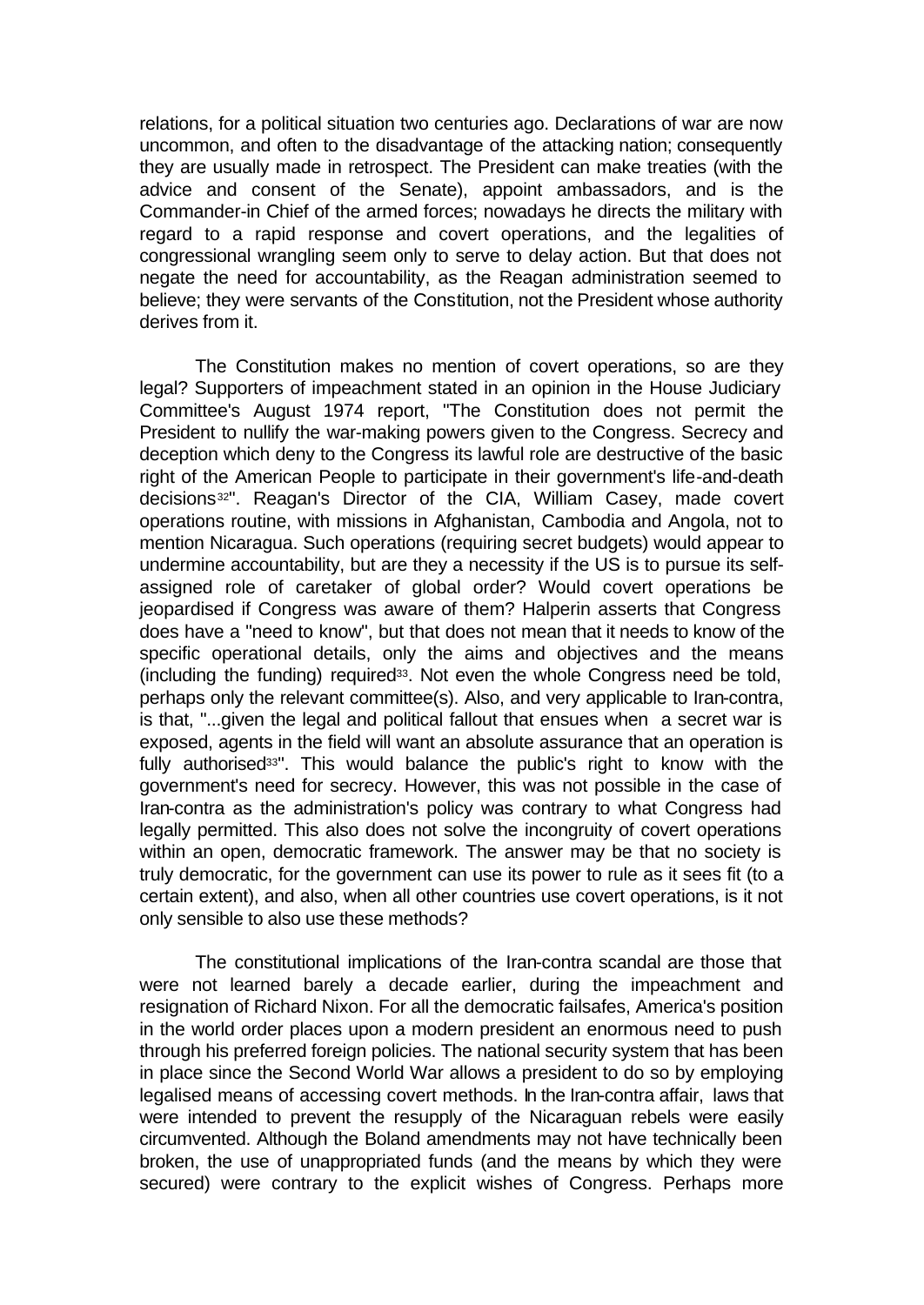importantly, safeguards in place to prevent the abuse of citizen's rights by the intelligence agencies were also broken, and in the same manner as during the Watergate era. It would seem that covert operations, outside of the US, are a useful, maybe indispensable tool at a president's disposal. But constitutionally, they are of dubious legality, and in need of proper overseeing by Congress. Covert operations inside the US are illegal, if carried out by the CIA, but this should not mean that unlawful operations should merely be transferred to the FBI or another domestic agency. Certainly, the Reagan administration acted with blatant disregard to the Constitution in employing outside groups to promote its own views within the US. In 1989, Senator Daniel Moynihan attempted to introduce a bill that sought to prohibit "...soliciting or diverting funds to carry out activities for which the US' assistance is prohibited34". But this attempt to prevent abuses of executive power was vetoed by President Bush. It seems that, despite the significant constitutional issues raised by the Iran-contra scandal, the exigencies of the modern world with ensure that the presidential prerogative in foreign policy, in conflict with the Constitution, will continue.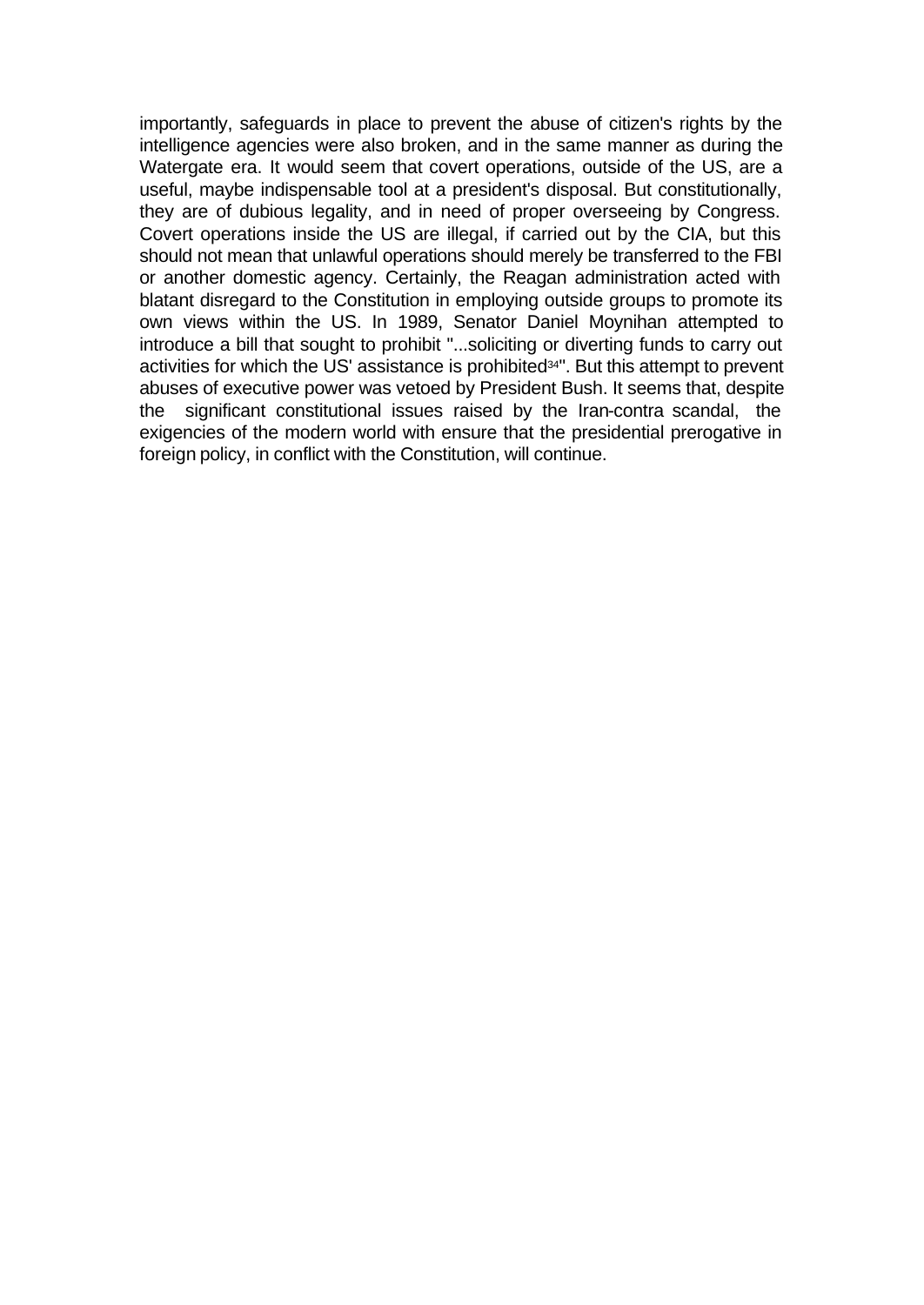## **Bibliography**

T.Carothers, In The Name Of Democracy (Univ. Of California Press, Oxford, 1991)

T.Draper, "The Constitution in Danger", NYRB March 1, 1990, pp.41-7 (and responses in NYRB March 17, 1990, pp.50-3)

J.Dumbrell, The Making Of US Foreign Policy (Manchester Univ. Press, Manchester, 1990)

M.Halperin, "Lawful Wars", Foreign Policy 72 (Fall 1988), pp.173-195

H.Johnson, Sleepwalking Through History (W.W.Norton & Co., London, 1991)

C.Kegley, Jr., & E.Wittkopf, American Foreign Policy (St.Martin's Press, New York

NY, 1991)

R.Parry & P.Kornbluth, "Iran-Contra's Untold Story", Foreign Policy 72 (Fall 1988), pp.3-30

D.Regan, For The Record (Hutchinson, London, 1988)

K.Sharpe, "The Real Cause of Irangate", Foreign Policy 68 (Fall 1987), pp.19- 41

C.Weinberger, Fighting for Peace (Warner Books, New York NY, 1990)

A.Wroe, Lives, Lies and the Iran-Contra Affair (I.B.Tauris & Co. Ltd., London,1991)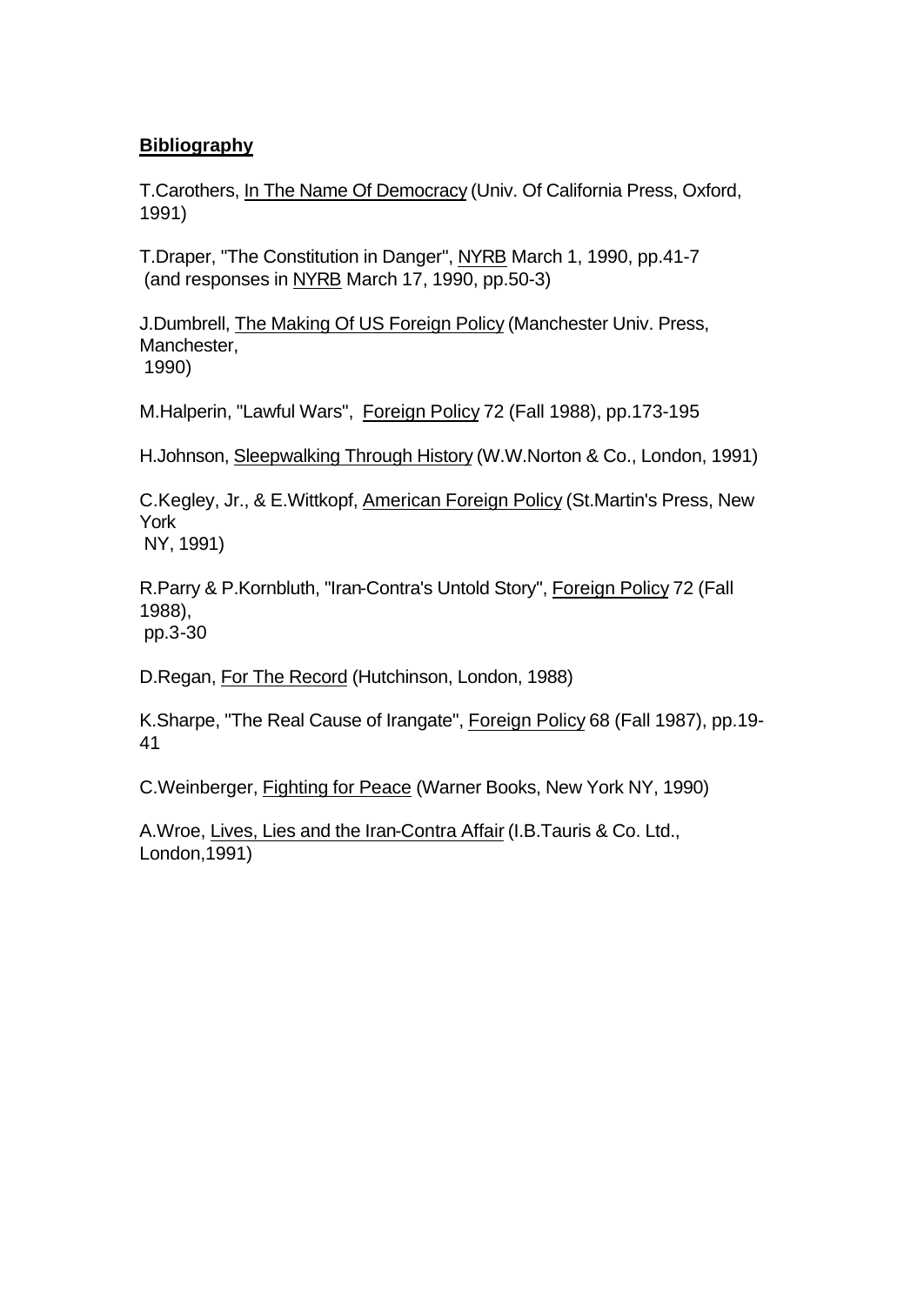## **References**

1. C.Weinberger, Fighting for Peace (Warner Books, New York NY, 1990), p.363

This was proposed in a draft NSC Decision Directive of June17th, 1985, the key policy option of which read,

Encourage Western allies and friends to help Iran meet its import requirements so as to reduce the attractiveness of Soviet assistance and trade offers, while demonstraing the value of correct relations with the West. This includes provision of selected military equipment as determined on a case-by-case basis.

- 2. C.Weinberger, Fighting for Peace, p.356
- 3. A.Wroe, Lives, Lies and the Iran-Contra Affair (I.B.Tauris & Co. Ltd., London, 1991), p.174
- 4. A.Wroe, Lives, Lies and the Iran-Contra Affair, p.184
- 5. A.Wroe, Lives, Lies and the Iran-Contra Affair, p.185
- 6. A.Wroe, Lives, Lies and the Iran-Contra Affair, p.210
- 7. A.Wroe, Lives, Lies and the Iran-Contra Affair, p.38

The relevant passage from the memo, entitled "Release of American Hostages held in Beirut", reads:

The residual funds from this transaction [a proposed April 1986 shipment of 3000 TOWs and Hawk missile parts to Iran] are allocated as follows...\$12m will be used to purchase critically needed supplies for the Nicaraguan Democratic Resistance forces.

- 8. M.Halperin, "Lawful Wars", Foreign Policy 72 (Fall 1988), p.175
- 9. C.Weinberger, Fighting for Peace, p.380

10. The PROF system, as I understand it, was an early form of email using an IBM mainframe as the server, which was accessed through dedicated terminals.

11. T.Draper, "The Constitution in Danger", NYRB March 1, 1990, p.41

- 12. M.Halperin, "Lawful Wars", p.174
- 13. M.Halperin, "Lawful Wars", p.174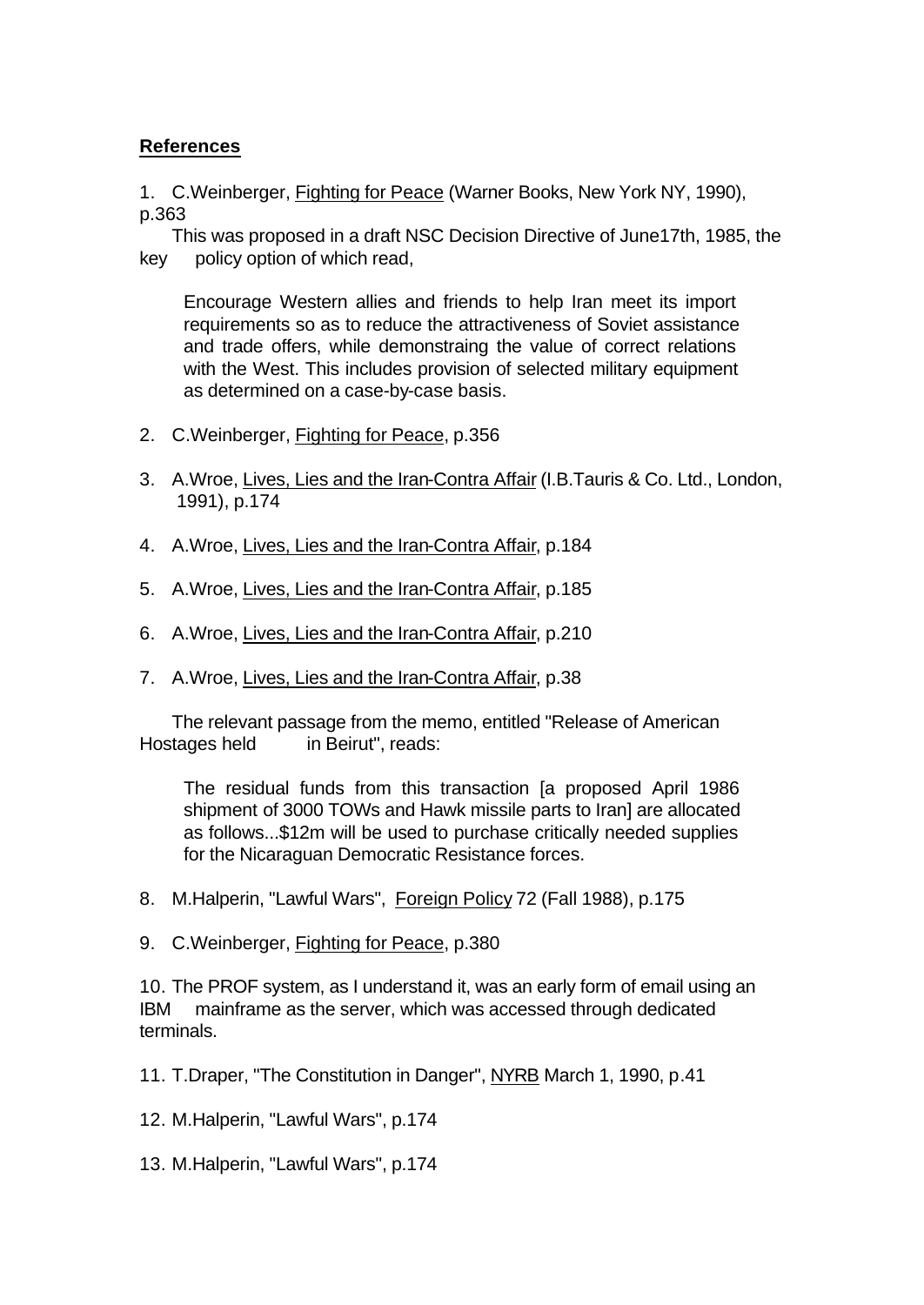14. A.Schlesinger, Jr., quoted in K.Sharpe, "The Real Cause of Irangate", Foreign

Policy 68 (Fall 1987), p.21

15. C.Kegley, Jr., & E.Wittkopf, American Foreign Policy (St.Martin's Press, **New** 

York NY, 1991), p.337

- 16. C.Kegley, Jr., & E.Wittkopf, American Foreign Policy, p.342
- 17. K.Sharpe, "The Real Cause of Irangate", pp.27-8
- 18. K.Sharpe, "The Real Cause of Irangate", p.19
- 19. K.Sharpe, "The Real Cause of Irangate", p.20
- 20. A.Wroe, Lives, Lies and the Iran-Contra Affair, p.269
- 21. R.Parry & P.Kornbluth, "Iran-Contra's Untold Story", Foreign Policy 72 (Fall 1988), p.9

Reagan authorised this propaganda apparatus by signing National Security Decision Directive 77, entitled "Management of Public Diplomacy Relative to National Security". This directive deemed it "...necessary to strengthen the organisation, planning and co-ordination of the various aspects of the public diplomacy of the United States Government". In my opinion this amounted to an Orwellian Ministry of Truth.

- 22. R.Parry & P.Kornbluth, "Iran-Contra's Untold Story", p.15
- 23. R.Parry & P.Kornbluth, "Iran-Contra's Untold Story", p.7
- 24. R.Parry & P.Kornbluth, "Iran-Contra's Untold Story", p.17
- 25. R.Parry & P.Kornbluth, "Iran-Contra's Untold Story", p.22
- 26. S.Faludi, Backlash (Vintage Books, London, 1992), pp.290-6
- 27. M.Halperin, "Lawful Wars", p.176

- 29. K.Sharpe, "The Real Cause of Irangate", p.35
- 30. A.Wroe, Lives, Lies and the Iran-Contra Affair, p.132

<sup>28.</sup> H.Johnson, Sleepwalking Through History (W.W.Norton & Co., London, 1991), p.369